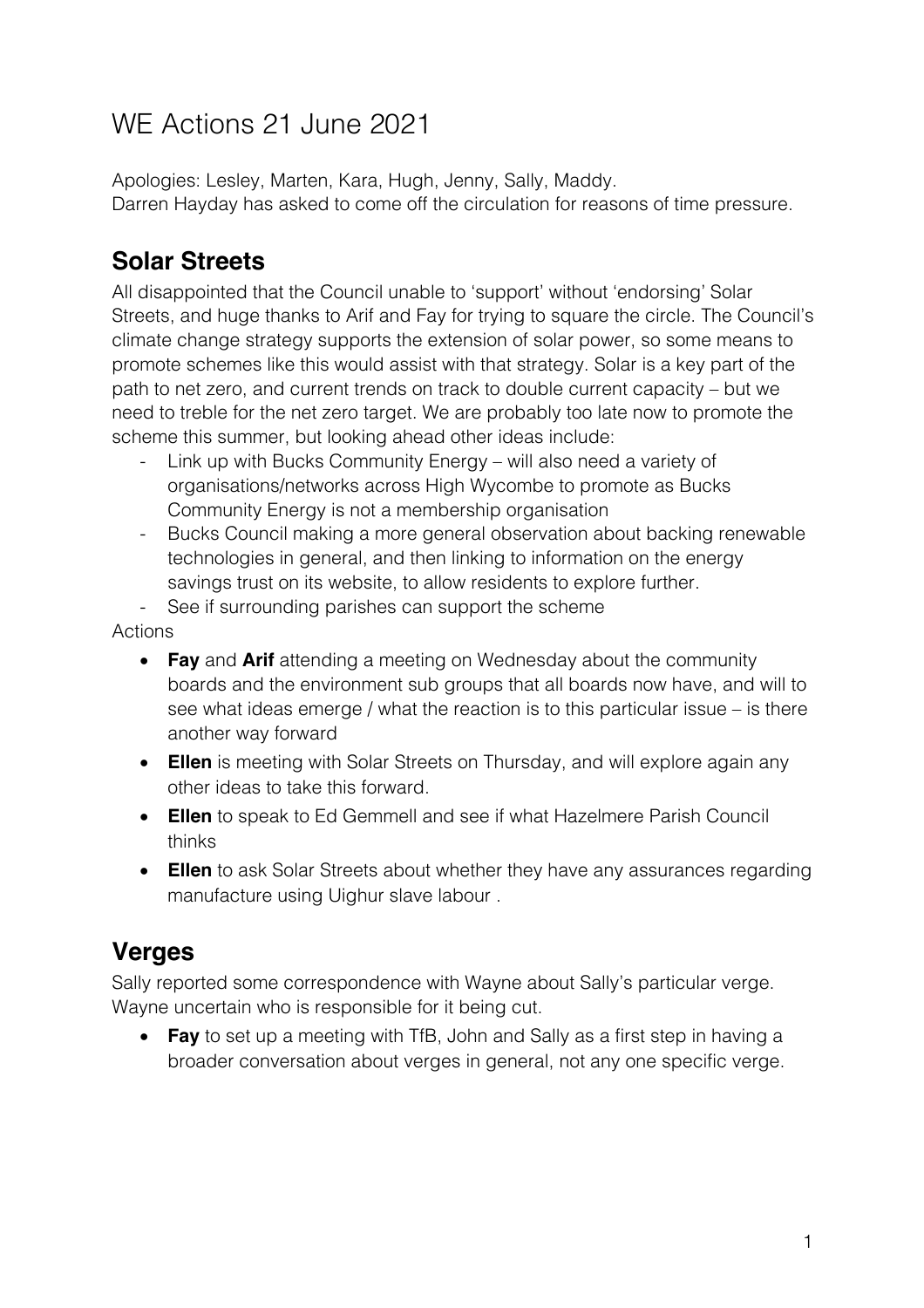### **Bee squared**

#### **Collection points**

Most collection points 'sold out' – so as not many packs left, let's not worry about planting 'late' as not enough to be worth a stock for next year. Final tally to be taken next week of where seed was taken / not taken (to feed into next year if we do collection stations again) List of stations below:

|       | Who/School                            | Address 1                       | Address <sub>2</sub>               | Address 3    | Post code       | handing out or<br>collection station? | number? up and | running?   | photo? | post on social<br>media? |
|-------|---------------------------------------|---------------------------------|------------------------------------|--------------|-----------------|---------------------------------------|----------------|------------|--------|--------------------------|
| Jean  | anon                                  | 11 Telford Way                  |                                    |              | HP13 5EB        | collection station                    |                | 25 yes     |        |                          |
| Jean  | anon                                  | 43 Green Road                   | Terriers                           |              | <b>HP13 5AZ</b> | collection station                    |                | 25 yes     |        |                          |
| Jean  | anon                                  | 43 Disraeli Crescent            |                                    |              | HP13 SEL        | collection station                    |                | 25 yes     |        |                          |
| Jean  | Jean                                  | 12 Tancred Road                 |                                    |              | HP13 5EF        | collection station                    |                | 25 yes     |        |                          |
| Jean  | anon                                  | 280-282 Hughenden Road          |                                    |              | HP13 SPE        | collection station                    |                | 25 yes     |        |                          |
| Jean  | anon                                  | <b>Hughenden Community Shop</b> |                                    |              | <b>HP14 4NX</b> | collection station                    |                | 25 yes     |        |                          |
| Jean  | anon                                  | 6 Coates Lane                   |                                    | High Wycombe | HP13 5HE        | collection station                    |                | 25 yes     |        |                          |
| Sally | Sally                                 | next door.                      |                                    |              |                 | collection station                    | 50             |            |        |                          |
| Sally | Cllr Zahir Mohammed                   | 5 Cressex Road                  |                                    | High Wycombe | <b>HP12 4PG</b> | collection station                    | 50             |            |        |                          |
| Sally | Nigel                                 | appletrees                      | Pinewood Road                      | Sands        | <b>HP12 4DD</b> | collection station                    | 50             |            |        |                          |
| Sally | Alan Hill                             | 28 Deeds Grove                  |                                    | High Wycombe | <b>HP12 3NU</b> | collection station                    | 50             |            |        |                          |
| Sally | Cllr Mohammed Ayub                    | 3 Mount Close                   |                                    | High Wycombe | <b>HP12 3PE</b> | collection station                    | 50             |            |        |                          |
| Sally | Cllr Maz Hussain                      | 42 Eaton Ave                    |                                    | High Wycombe | <b>HP12 3BP</b> | collection station                    | 50             |            |        |                          |
| Sally |                                       |                                 |                                    |              |                 | collection station                    | 50             |            |        |                          |
| Sally | $\mathbf{z}_1$                        |                                 |                                    |              |                 | collection station                    | 50             |            |        |                          |
| Ellen | Cllr Mel Smith                        | 23 Pheasant Drive Downley       |                                    | <b>Bucks</b> | <b>HP13 5JH</b> | collection station                    | 50             |            |        |                          |
| Ellen | Sue Hynard                            | 14 Priory Avenue                |                                    | High Wycombe | <b>HP13 6SH</b> | collection station                    |                | 50 yes     |        |                          |
| Ellen | <b>Cllr Paul Turner</b>               | 1 Curlew Close                  | Downley                            | High Wycombe | HP13 5JY        | collection station                    |                | 50 yes     |        |                          |
| Ellen | one more in downley                   |                                 |                                    |              |                 | collection station                    | 50             |            |        |                          |
| Ellen |                                       | 168 Amerham Road                |                                    |              | <b>HP13 5AF</b> | collection station                    | 50             |            |        |                          |
| Saf   | Cllr Saf Raja                         | 19 Arnison Ave                  |                                    |              | <b>HP13 6DD</b> | collection station                    |                | 25 not yet |        |                          |
| Saf   | Dennis Kebabs                         | 8 Oxford Street                 |                                    |              | <b>HP11 2DG</b> | collection station                    |                | 25 yes     |        |                          |
| Saf   | <b>Shafiq Computer Gallery</b>        | 12 Whitehart Street             |                                    |              | <b>HP11 2HL</b> | collection station                    |                | 25 yes     |        |                          |
| Saf   | Hills Café                            | 162 Micklefield Road            |                                    | High Wycombe | HP13 7HA        | collection station                    |                | 25 yes     |        |                          |
| Saf   | <b>Wrights Meadow Centre</b>          | <b>Wrights Meadow Road</b>      |                                    |              | <b>HP11 1SQ</b> | collection station                    |                | 25 yes     |        |                          |
| Saf   | <b>Peter Cartwright</b>               | 54 Guinions Road                |                                    |              | <b>HP13 7NX</b> | collection station                    |                | 25 yes     |        |                          |
| Saf   | <b>Cllr Arif Hussain</b>              | Roosters                        | 7 Oxford Street                    |              | <b>HP11 7DG</b> | collection station                    |                | 25 yes     |        |                          |
| Saf   | Cllr Julia Wassell                    |                                 | Quaker Meeting H 25 London Road    | High Wycombe | 22              | collection station                    |                | 25 yes     |        |                          |
| Saf   | One can                               | 11B Duke Street                 |                                    |              | <b>HP13 6EE</b> | handing out                           |                | 25 n/a     |        |                          |
| Saf   | anon                                  | 35 Verney Ave                   |                                    |              | <b>HP13 7NX</b> | collection station                    |                | 25 yes     |        |                          |
| Saf   | anon                                  | 54 Tyzak Road                   |                                    |              | <b>HP13 7PT</b> | collection station                    |                | 25 yes     |        |                          |
| Saf   | anon                                  | 9 Brands Hill Ave               |                                    |              | <b>HP13 5PZ</b> | collection station                    |                | 25 yes     |        |                          |
|       | <b>Charmaine Community Allotments</b> |                                 |                                    |              |                 |                                       |                |            |        |                          |
|       | Charmaine community fridge            |                                 |                                    |              |                 |                                       |                |            |        |                          |
|       | Penelope CIIr Darren Hayday           |                                 | to be posted some in marlow Bottom |              |                 |                                       |                |            |        |                          |
|       |                                       |                                 |                                    |              |                 |                                       |                |            |        |                          |

#### **Buzz on social media**

• **From last week: Everyone** please continue to use their social media accounts to ask for people to scan the QR code or go to the website to enter their postcode or address to show that the seed has been planted. This is the link to the page where they enter their address: https://climateactionnow.uk/groups/wycombe/wycombe-ecology/bees/iveplanted-wild-flowers/

#### **Lessons learned**

• Session scheduled for **Tuesday 22nd June 6pm** with **Fay**, **Arif**, **Sally**, **Jean**, **Steve**, **Ellen**, **Saf, Holly, Nigel, Kara** and anyone else who wants to join. We'll use the usual zoom link.

#### **Newsletter**

Thanks to Jean for putting the first draft together, and to Ellen for giving Jean some text on Solar Streets

- **Jean** to send round the whole group for review next week solar streets
- **(from last week) Penelope** to look at using Jean's flowers to put a banner together for WE, to go alongside the community board banner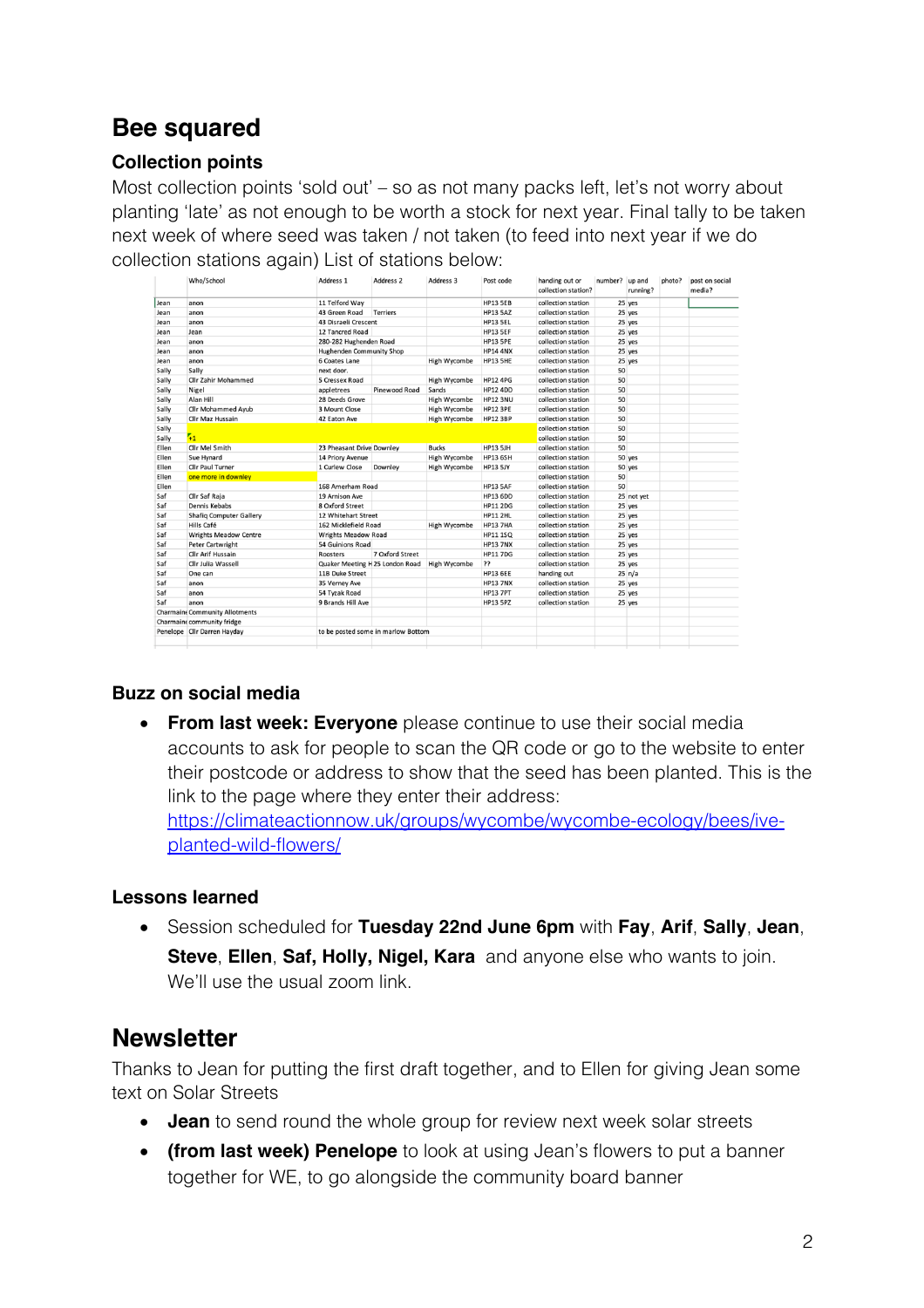# **Food**

Rebecca Nutley had asked if there were any food waste projects – but we felt we needed a bit more info. She had also passed on information on a project to promote the issue of food waste

• **Penelope** to ask Rebecca for more info on the sorts of projects she has in mind on food waste, and to suggest to Rebecca that the BidCo would be a better partner on the trolley installation.

#### **Regular Subgroup, now Action Group, meetings**

The Council has confirmed that each Community Board now has an action group on environment and climate change, and Saf remains the Chairman of that group for the Wycombe Community Board. Penelope has accepted the invitation to be his deputy. The Action Group meetings will meet monthly. Agreed these would be on the first Monday of the month at 6.45, replacing the regular weekly meeting, and allowing people to join the Hazlemere Climate Talk at 6.00 – which would be publicised on the agenda 'for information'.

# **PPE recycling**

• **From last week again – not discussed today: From last week: Lesley** to look at this link, and then talk to her Fire Authority colleagues to see if this is a good idea or not, and report back next week: https://www.reworked.com/product/ppe-recycling-box-face-mask-covidwaste/

# **Tree planting**

• **From last week again – not discussed today: From last week: Fay** to follow up with Alastair Cunningham at Bucks Council on the Government's Urban Tree Challenge Fund and on the Platinum Jubilee planting, and see what is in hand and what WE might do to help. https://www.gov.uk/government/news/44000-trees-to-be-planted-as-urbantree-challenge-fund-reopens

# **Litter picking**

- **From last week again – not discussed today:**
- **Kara** reported via email from Wales: "The Great British Spring Clean ended yesterday and it doesn't look like details of the September clean have been added to the website yet. I have created a Wycombe Environmental account for our group so we can make a start whenever and wherever, uploading our progress onto our account dashboard (I'm happy to manage this). I have